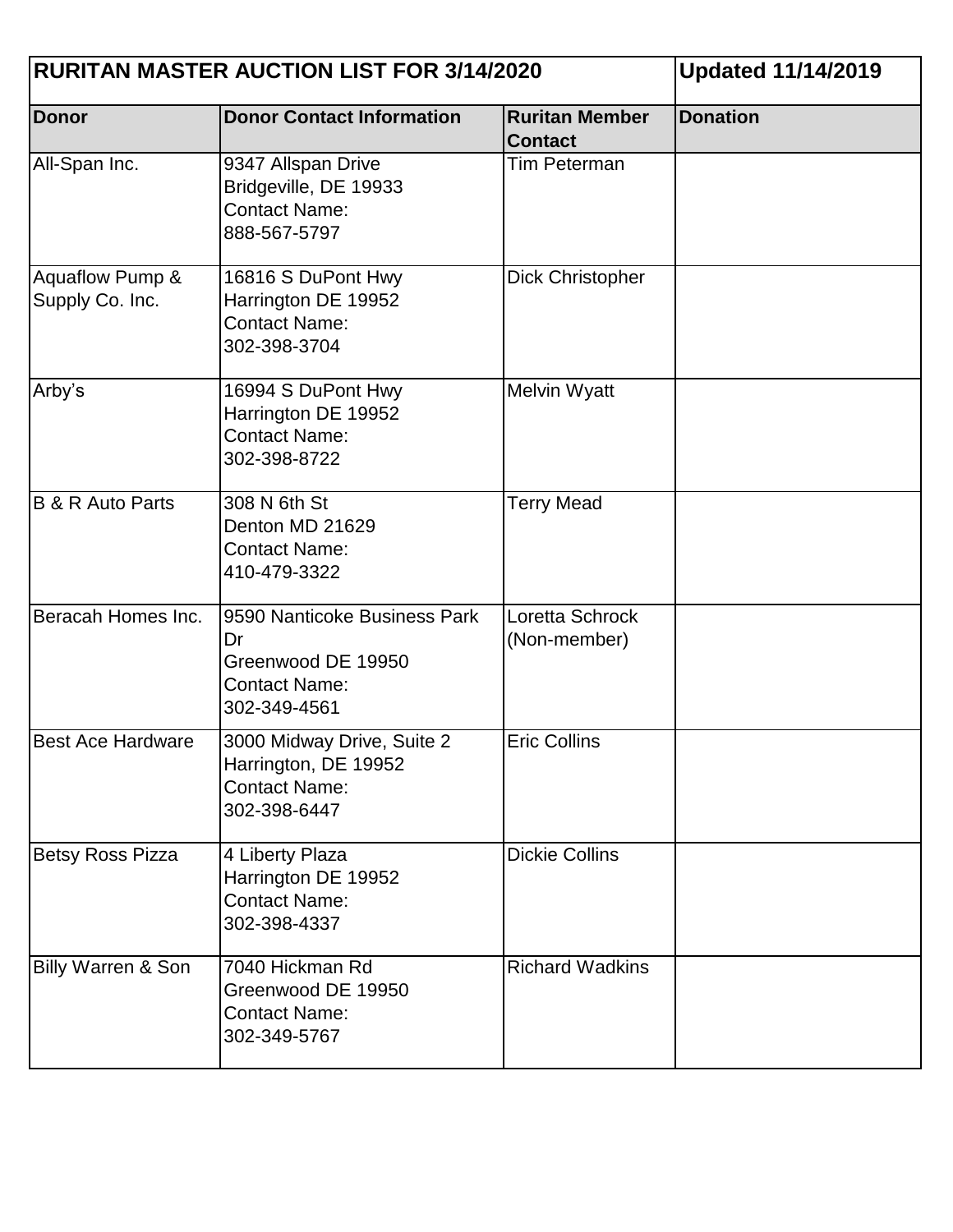| <b>Blough's Seafood</b>                                          | 9620 New Bridge Rd<br>Denton MD 21629<br><b>Contact Name:</b><br>410-310-2336     | <b>Richard Wadkins</b>                |  |
|------------------------------------------------------------------|-----------------------------------------------------------------------------------|---------------------------------------|--|
| <b>Bobby Outten</b>                                              | Need to check with Bill/Mr Wyatt<br>****<br>****<br>****                          | <b>Bill Bonniwell</b><br>Melvin Wyatt |  |
| <b>Brenda's Hair</b><br>Fashions                                 | 403 Maryland Ave<br>Greenwood DE 19950<br><b>Contact Name:</b><br>302-349-4645    | Loretta Collins                       |  |
| Bullock's Deli Inc.                                              | 422 N 6th St<br>Denton, MD 21629<br><b>Contact Name:</b><br>420-479-0270          | <b>Terry Mead</b>                     |  |
| Burris Retail Logistics   111 Reese Ave<br>formerly Burris Foods | Harrington DE 19952<br><b>Contact Name:</b><br>302-398-5050                       | <b>Bill Bonniwell</b>                 |  |
| Byler's Store in<br>Harrington                                   | 17104 S DuPont Hwy<br>Harrington DE 19952<br><b>Contact Name:</b><br>302-398-0398 | Loretta Schrock<br>(Non-member)       |  |
| Cafe Tamburelli                                                  | 3 Market St<br>Greenwood DE 19950<br><b>Contact Name:</b><br>302-349-5466         | <b>Richard Wadkins</b>                |  |
| <b>Callaway Furniture</b>                                        | 15152 S DuPont Hwy<br>Harrington DE 19952<br><b>Contact Name:</b><br>302-398-8858 | <b>Bill Bonniwell</b><br>Melvin Wyatt |  |
| Chesapeake Culinary<br>Center                                    | 512 Franklin St<br>Denton MD 21629<br><b>Contact Name:</b><br>410-479-2144        | <b>Terry Mead</b>                     |  |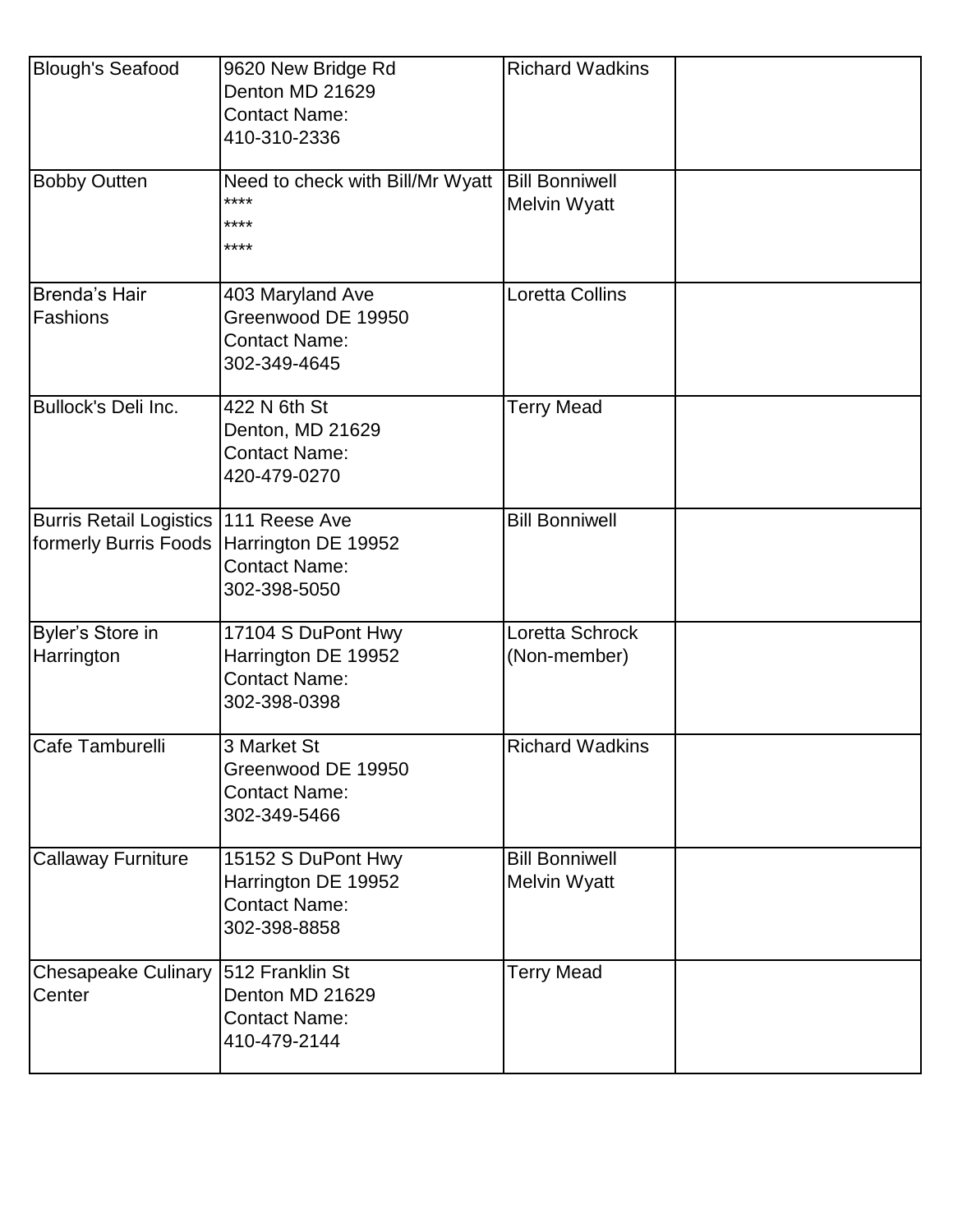| Chick-fil-A                                   | 28632 Marlboro Ave<br>Easton MD 21601<br><b>Contact Name:</b><br>410-820-6522     | <b>Trent Nier</b>       |  |
|-----------------------------------------------|-----------------------------------------------------------------------------------|-------------------------|--|
| Chick's                                       | 18011 S DuPont Hwy<br>Harrington DE 19952<br><b>Contact Name:</b><br>302-398-4630 | <b>Richard Wadkins</b>  |  |
| <b>Choptank Electric</b><br>Cooperative, Inc. | 24820 Meeting House Rd<br>Denton MD 21629<br><b>Contact Name:</b><br>877-892-0001 | Kenny Pryor<br>JK Pryor |  |
| Choptank Supply Inc                           | 802 Crystal Ave<br>Denton MD 21629<br><b>Contact Name:</b><br>410-479-1233        | <b>Terry Mead</b>       |  |
| <b>Collins Mechanical</b><br>Inc.             | 15294 S DuPont Hwy<br>Harrington DE 19952<br><b>Contact Name:</b><br>302-398-8877 |                         |  |
| Cooks Tire & Auto<br>Repair                   | 12 Clark St<br>Harrington DE 19952<br><b>Contact Name:</b><br>302-398-3751        | <b>Bill Stubbs</b>      |  |
| <b>Crop Production</b><br><b>Services</b>     | 1003 Hope Rd<br>Centreville MD 21617<br><b>Contact Name:</b><br>410-758-0575      | George Bradley          |  |
| Delaware Electric Co-<br>Op Inc.              | 14198 Sussex Hwy<br>Greenwood DE 19950<br><b>Contact Name:</b><br>302-349-9090    | Paul Gustafson          |  |
| Delaware State Fair<br><b>Centre Ice Rink</b> | 644 Rd 316<br>Harrington DE 19952<br><b>Contact Name:</b><br>302-398-5900         | <b>Bill Bonniwell</b>   |  |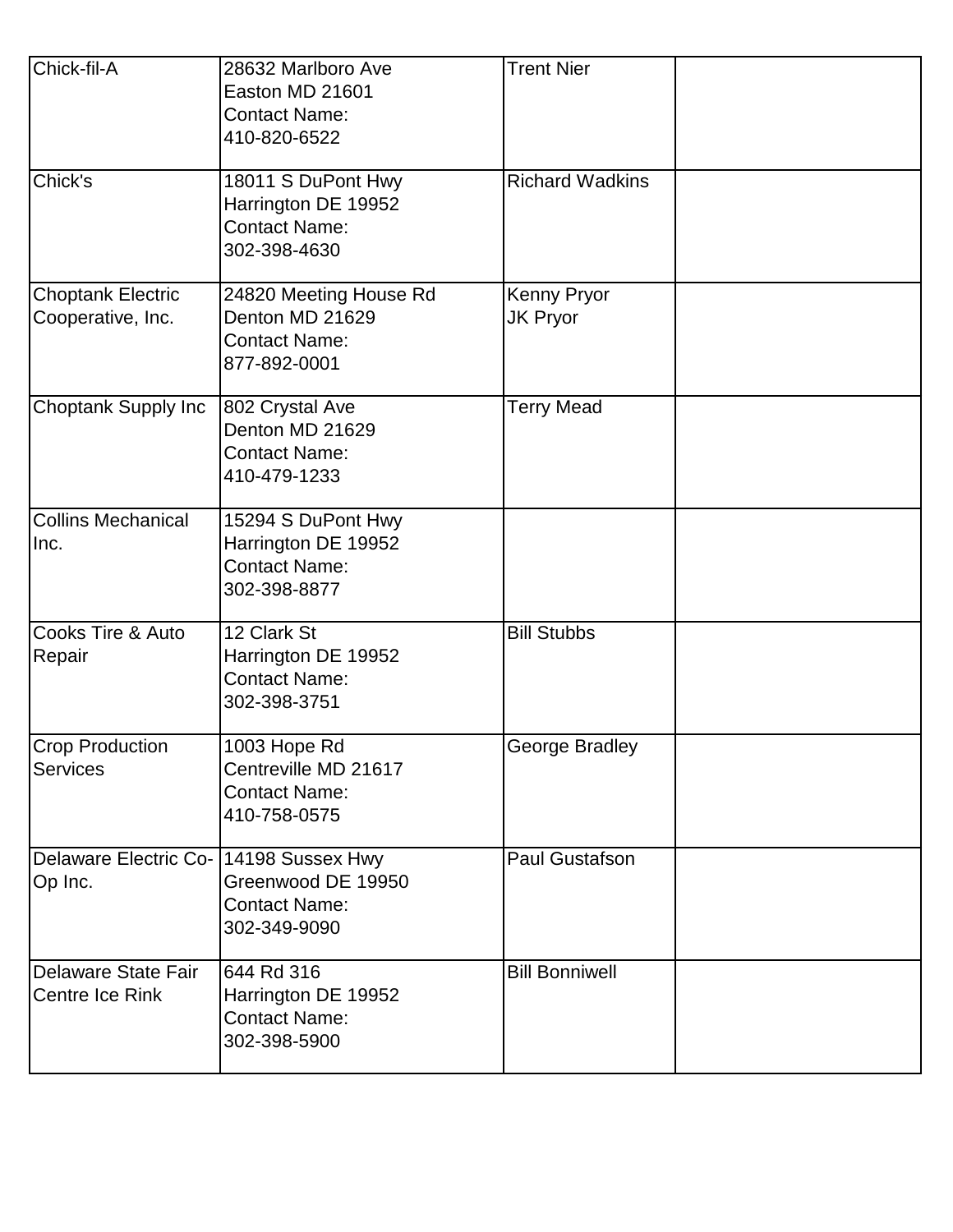| Delmarva Power                                 | 118 E Liberty St<br>Harrington DE 19952<br><b>Contact Name:</b><br>800-375-7117         | <b>Todd Collison</b>            |  |
|------------------------------------------------|-----------------------------------------------------------------------------------------|---------------------------------|--|
| Domino's Pizza                                 | 10518 Greensboro Rd<br>Denton MD 21629<br><b>Contact Name:</b><br>410-479-5600          |                                 |  |
| Domino's Pizza                                 | 1000 Midway Dr Ste 1<br>Harrington DE 19952<br><b>Contact Name:</b><br>302-398-4400     | Wayne Rust                      |  |
| Dukes Lumber Co.<br>Inc.                       | 28504 Dukes Lumber Rd<br><b>Laurel DE 19956</b><br><b>Contact Name:</b><br>302-875-7551 | <b>Richard Wadkins</b>          |  |
| Elvin Schrock & Sons   10723 Beach Hwy<br>Inc. | Greenwood DE 19950<br><b>Contact Name: Loretta Schrock</b><br>$302 -$                   | Loretta Schrock<br>(Non-member) |  |
| Emma's Family<br>Restaurant                    | 12418 Sussex Hwy<br>Greenwood DE 19950<br><b>Contact Name:</b><br>302-349-5050          | <b>Richard Wadkins</b>          |  |
| <b>Felton Hardware</b>                         | 121 W Main St<br>Felton DE 19943<br><b>Contact Name:</b><br>302-294-4536                |                                 |  |
| <b>Fisher Auto Parts</b>                       | 420 N 6th St<br>Denton MD 21629<br><b>Contact Name:</b><br>410-478-2770                 | <b>Terry Mead</b>               |  |
| Food Lion                                      | 2004 Midway Dr<br>Harrington DE 19952<br><b>Contact Name:</b><br>302-398-7884           | Tim Peterman                    |  |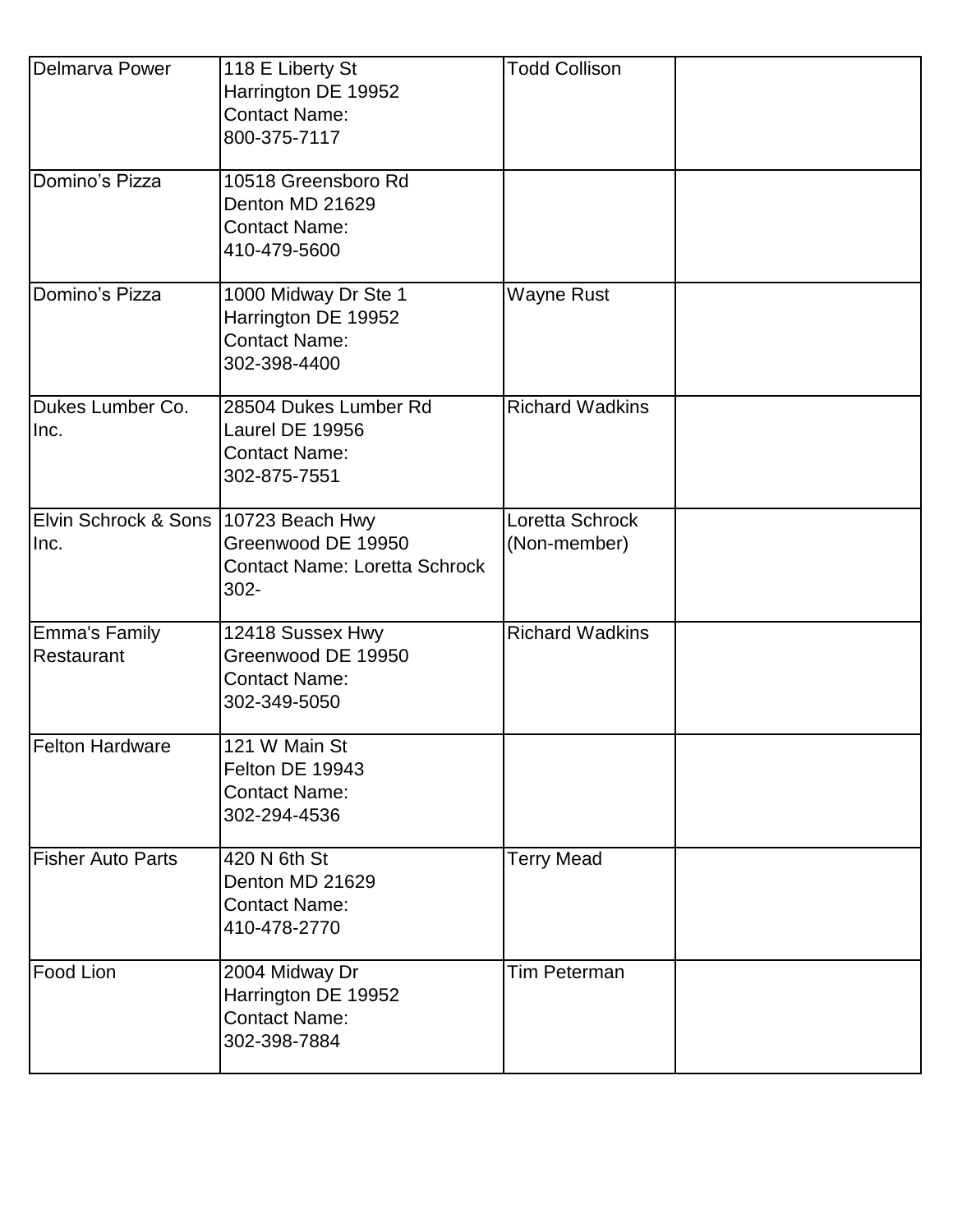| Governor's Office -<br>Delaware                              | 150 Martin Luther King Jr Blvd<br>Dover DE 19901<br><b>Contact Name:</b><br>302-744-4101 |                        |  |
|--------------------------------------------------------------|------------------------------------------------------------------------------------------|------------------------|--|
| Governor's Office -<br>Maryland                              | 100 State Circle<br>Annapolis MD 21401-1925<br><b>Contact Name:</b><br>410-974-3901      |                        |  |
| Gray's Gas Inc.                                              | 114 N Main St<br>Greensboro MD 21639<br><b>Contact Name:</b><br>410-482-6551             | <b>Terry Mead</b>      |  |
| Greensboro La<br>Delizia                                     | 322 N. Main St<br>Greensboro MD 21639<br><b>Contact Name:</b><br>410-482-8224            | <b>Terry Mead</b>      |  |
| Greensboro<br>Pharmacy                                       | 102 N Main St<br>Greensboro MD 21639<br><b>Contact Name:</b><br>410-482-6256             | <b>Terry Mead</b>      |  |
| <b>Greensboro Supply</b><br>Co.                              | 702 W Sunset Ave<br>Greensboro MD 21639<br><b>Contact Name:</b><br>410-482-6211          | <b>Terry Mead</b>      |  |
| <b>Groff Tractor</b><br>formerly Folcomer<br>Equipment Corp. | 12420 Sussex Hwy<br>Greenwood DE 19950<br><b>Contact Name:</b><br>302-349-5760           | <b>Richard Wadkins</b> |  |
| Growmark FS Inc.<br>formerly Milford<br>Fertilizer           | 308 NE Front St<br>Milford DE 19963<br><b>Contact Name:</b><br>302-422-3002              | <b>Stanley Collier</b> |  |
| Gulrich, Lynne<br>% Donation                                 | 25008 Goldsboro Rd<br>Henderson MD 21640<br>Contact: Lynne Gulrich<br>410-829-7333       | <b>Wayne Spicher</b>   |  |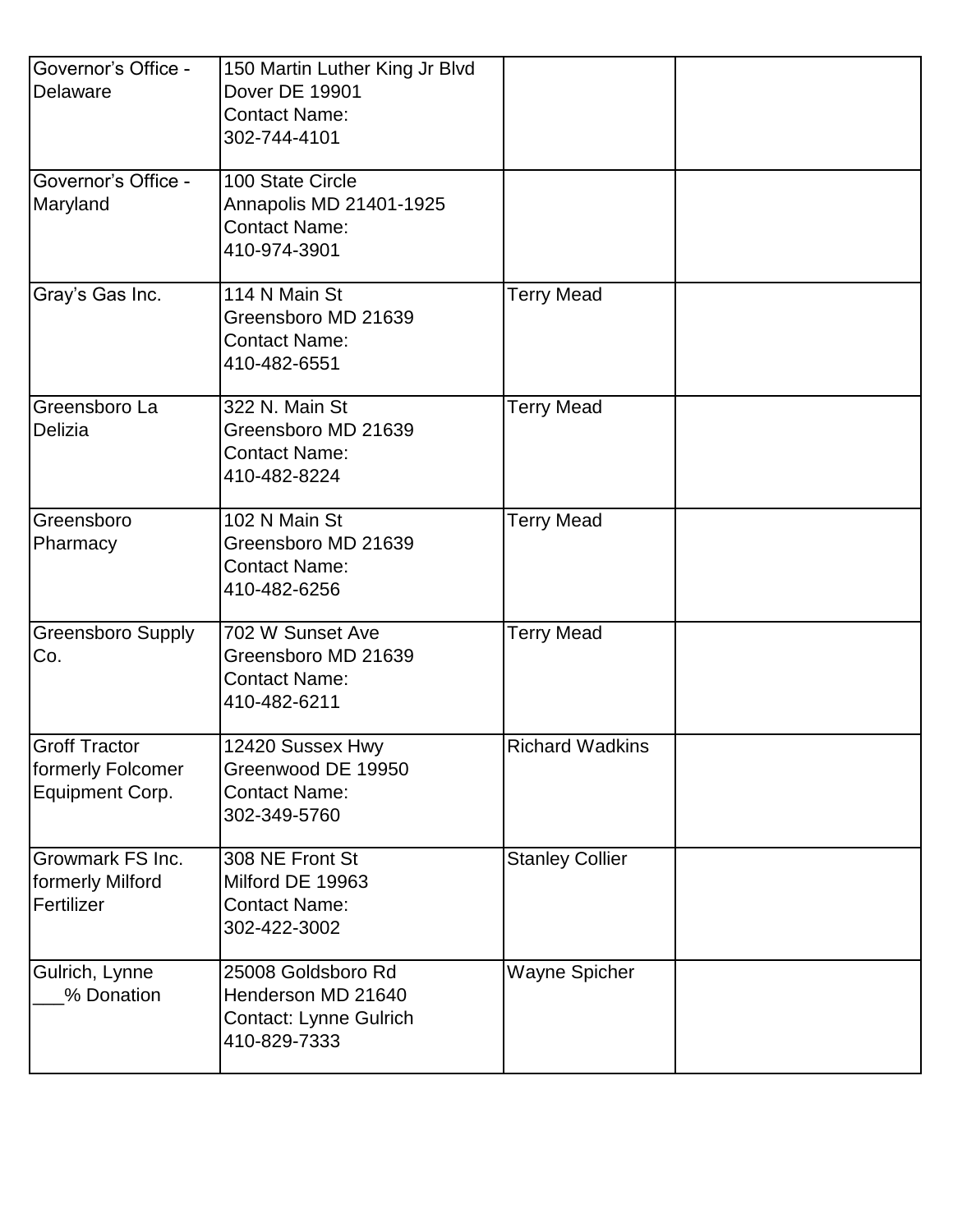| Gulrich, Lynne<br>% Donation         | 25008 Goldsboro Rd<br>Henderson MD 21640<br><b>Contact: Lynne Gulrich</b><br>410-829-7333                       | <b>Wayne Spicher</b>                           |  |
|--------------------------------------|-----------------------------------------------------------------------------------------------------------------|------------------------------------------------|--|
| Haass' Family<br><b>Butcher Shop</b> | 3997 Hazlettville Rd<br>Dover DE 19904<br><b>Contact Name:</b><br>302-734-5447                                  | <b>Bill Bonniwell</b>                          |  |
| <b>Harbor House</b><br>Seafood Inc.  | 4809 Harrison Ferry Rd<br>Hurlock MD 21643<br><b>Contact Name:</b><br>410-943-1072                              | George Collins                                 |  |
| Hardee's                             | 7237 Milford Harrington Hwy<br>Harrington DE 19952<br><b>Contact Name:</b><br>302-398-8343                      | <b>Betty Kennedy</b><br><b>Everett Kennedy</b> |  |
| Harrington Raceway<br>& Casino       | 18500 S DuPont Hwy<br>Harrington DE 19952<br><b>Contact Name:</b><br>302-398-4920                               |                                                |  |
| Hendricks & Son Inc.                 | 310 Walt Messick Rd<br>Harrington DE 19952<br><b>Contact Name:</b><br>302-398-3215                              | <b>Stanley Collier</b>                         |  |
|                                      | Heritage Shores Club   1 Heritage Shores Circle<br>Bridgeville DE 19933<br><b>Contact Name:</b><br>302-337-9926 |                                                |  |
| <b>Hertrich Chevrolet</b>            | 1123 Industrial Park Way<br>Denton MD 21629<br><b>Contact Name:</b><br>410-479-1144                             | <b>Richard Wadkins</b>                         |  |
| Hoober, Inc.                         | 1130 Middletown Warwick Rd<br>Middletown DE 19709<br><b>Contact Name:</b><br>302-378-9555                       |                                                |  |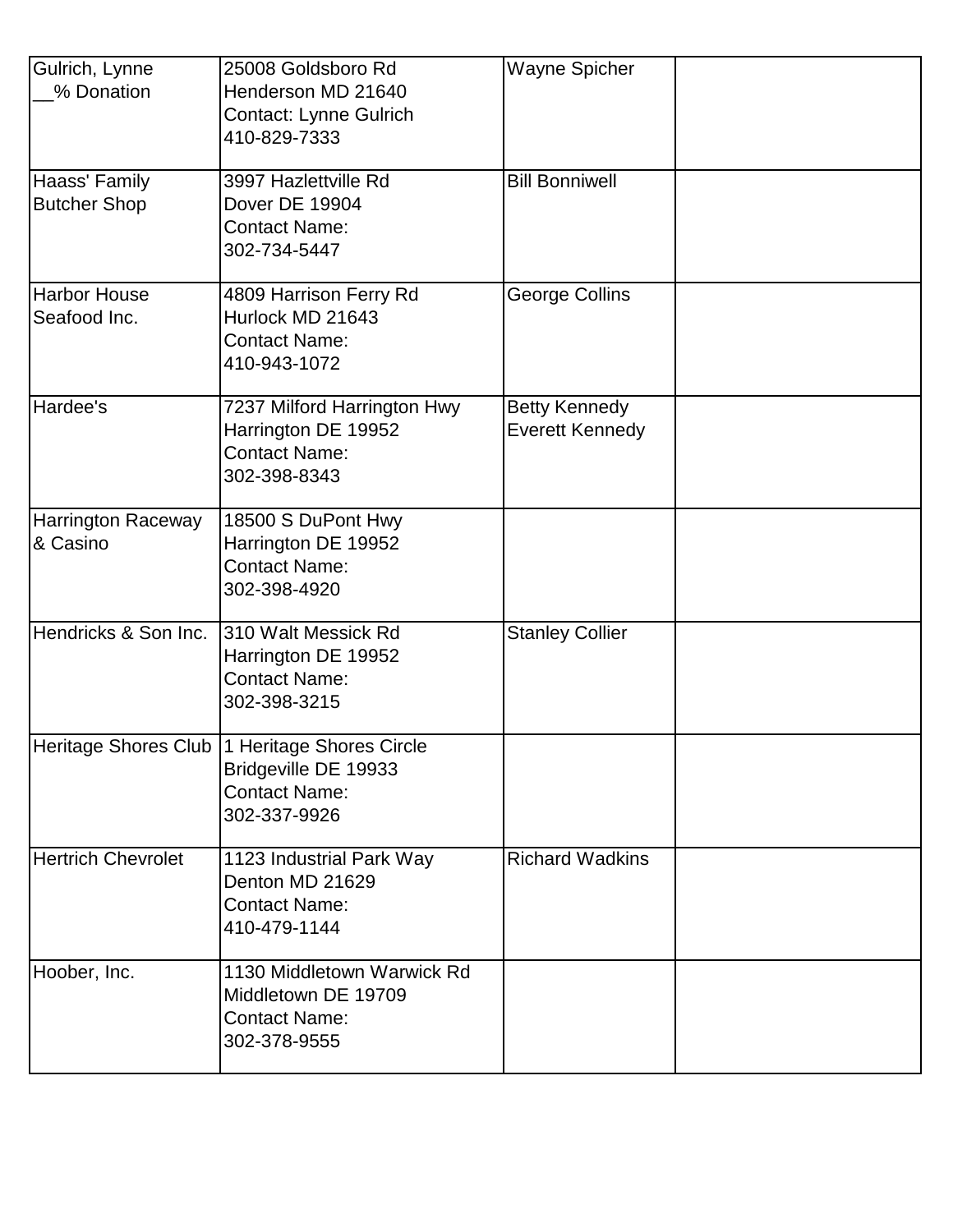| Hoober, Inc.                                                   | 6367A W Stein Hwy<br>Seaford DE 19973<br><b>Contact Name:</b><br>302-629-3075       | Doug Hignutt            |  |
|----------------------------------------------------------------|-------------------------------------------------------------------------------------|-------------------------|--|
| <b>Hudson Farm Supply</b><br>Co. (formerly<br>Southern States) | 213 Harrington Ave<br>Harrington DE 19952<br><b>Contact Name:</b><br>302-398-3654   | <b>Stanley Collier</b>  |  |
| <b>Hughes Delaware</b><br><b>Made Scrapple</b>                 | 8873 Burnite Mill Rd<br>Felton DE 19943<br><b>Contact Name:</b><br>302-284-4370     | <b>Paul Gustafson</b>   |  |
| <b>Ivins Florist</b>                                           | 20976 S DuPont Hwy<br>Harrington DE 19952<br><b>Contact Name:</b><br>302-398-3702   | <b>Bill Stubbs</b>      |  |
| Jonathan's Landing<br><b>Public Golf</b>                       | 1309 Ponderosa Dr<br>Magnolia DE 19962<br><b>Contact Name:</b><br>302-697-8204      | <b>Dickie Collins</b>   |  |
| <b>Kent-Sussex</b><br><b>Industries</b>                        | 301 N Rehoboth Blvd<br>Milford DE 19963<br><b>Contact Name:</b><br>302-422-4014     | Lawrence<br>Haldeman    |  |
| Kinnamon's Exxon                                               | 13301 Greensboro Rd<br>Greensboro MD 21639<br><b>Contact Name:</b><br>410-482-6000  | <b>Terry Mead</b>       |  |
| Kirby & Holloway<br>Provision Co.                              | 966 Jackson Ditch Rd<br>Harrington DE 19952<br><b>Contact Name:</b><br>302-398-3705 | Loretta Collins         |  |
| Lehigh Valley Dairy<br>Farms                                   | 17267 S DuPont Hwy<br>Harrington DE 19952<br><b>Contact Name:</b><br>302-398-8321   | <b>Dick Christopher</b> |  |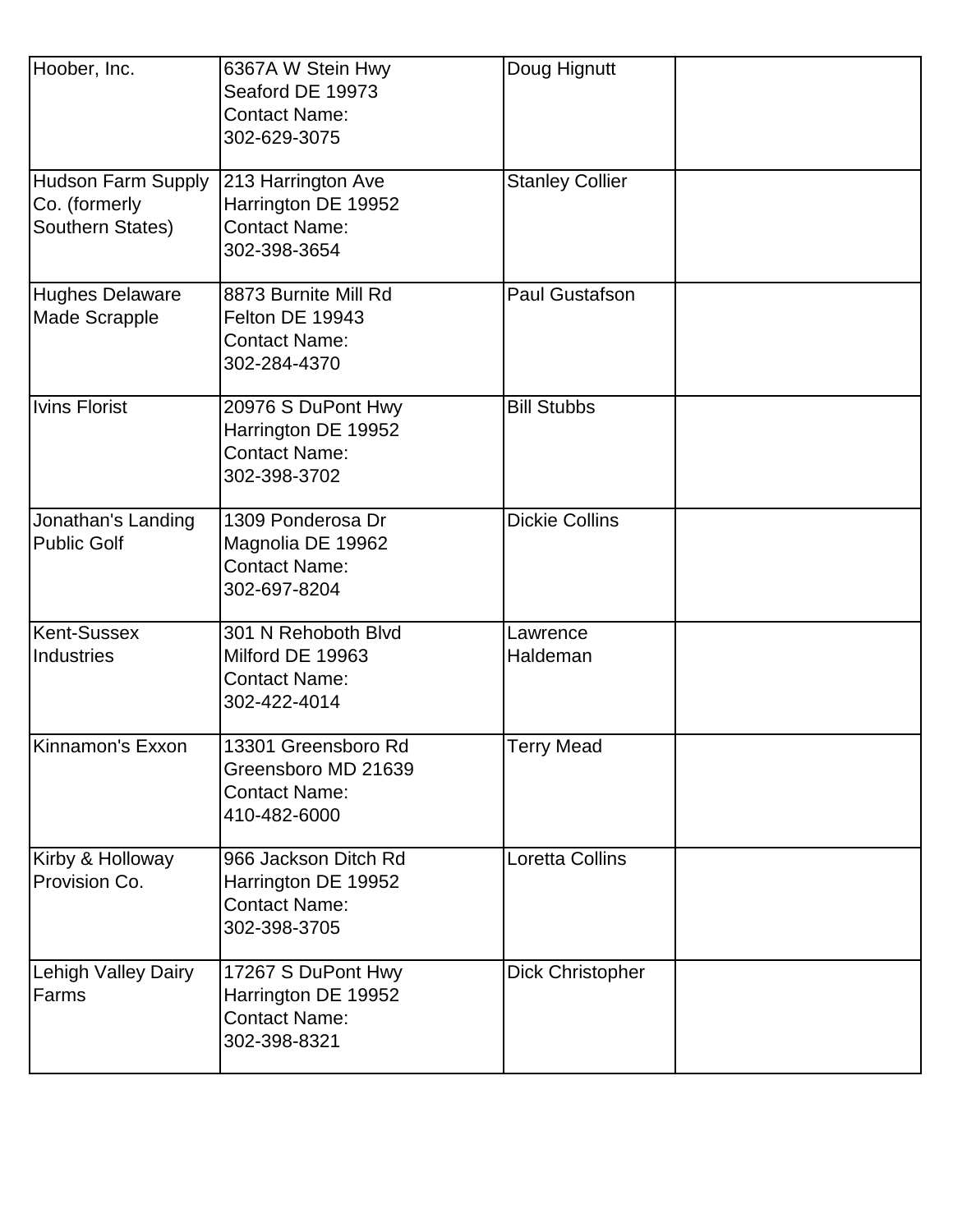| <b>Liberty Tax Service</b>        | 218 Market St.<br>Denton MD 21629<br><b>Contact Name:</b><br>410-660-2373               |                       |
|-----------------------------------|-----------------------------------------------------------------------------------------|-----------------------|
| M&T Bank                          | 1 Clark St<br>Harrington DE 19952<br><b>Contact Name:</b><br>302-735-8440               | Dick Christopher      |
| Martin Limestone Inc.             | 2056 Turkey Point Rd<br>Felton DE 19943<br><b>Contact Name:</b><br>302-284-9151         | <b>Wayne Rust</b>     |
| McDonald's                        | 605 N 6th St<br>Denton MD 21629<br><b>Contact Name:</b><br>410-820-7972                 |                       |
| McDonald's                        | 16758 S DuPont Hwy<br>Harrington DE 19952<br><b>Contact Name:</b><br>302-398-0222       | <b>Sharon Weiss</b>   |
| MidAtlantic Farm<br><b>Credit</b> | 379 Deep Shore Rd<br>Denton MD 21629<br><b>Contact Name:</b><br>888-339-3334            | <b>Carmen Mead</b>    |
| Milford Fertilizer Co.            | 155 Dudley Corner Road<br>Sudlersville MD 21668<br><b>Contact Name:</b><br>410-438-3200 |                       |
| <b>NAPA Auto Parts</b>            | 100 Whiteleysburg Rd<br>Greensboro MD 21639<br><b>Contact Name:</b><br>410-482-6424     |                       |
| <b>NAPA Auto Parts</b>            | 17468 S DuPont Hwy<br>Harrington DE 19952<br><b>Contact Name:</b><br>302-398-3422       | <b>Bill Bonniwell</b> |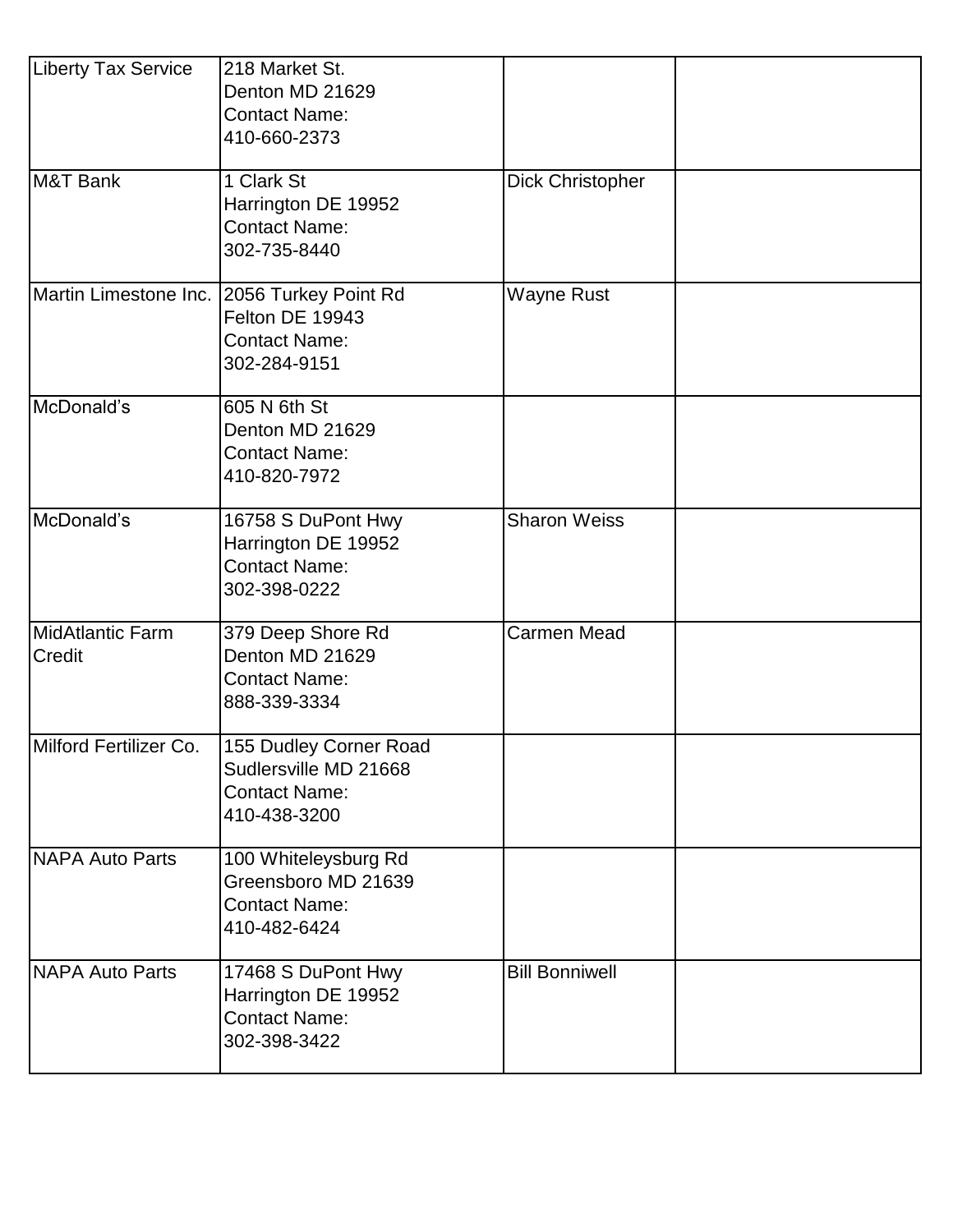| O A Newton & Son                       | 16356 Sussex Hwy<br>Bridgeville DE 19933<br><b>Contact Name: Susan Rider</b><br>302-337-8211 | Karen Stubbs                                   |
|----------------------------------------|----------------------------------------------------------------------------------------------|------------------------------------------------|
| Pep Up Inc.                            | 38 Williamsville Rd<br>Harrington DE 19952<br><b>Contact Name:</b><br>302-349-4881           | <b>Bill Bonniwell</b>                          |
| Pepsi Bottling<br>Ventures             | 58 Clukey Dr.<br>Harrington DE 19952<br><b>Contact Name:</b><br>302-398-3415                 | <b>Bill Bonniwell</b>                          |
| Perry Butler Trucking                  | 8940 Greenwood Rd<br>Greenwood DE 19950<br><b>Contact Name:</b><br>302-424-4159              | <b>Paul Gustafson</b>                          |
| Playtex                                | 185 Saulsbury Rd<br>Dover DE 19904<br><b>Contact Name:</b><br>302-672-1862                   | Lawrence<br>Haldeman                           |
| Provident State Bank   209 Franklin St | Denton MD 21629<br><b>Contact Name: Pat Lawton or</b><br><b>Robin Bell</b><br>410-479-2401   | <b>Terry Mead</b>                              |
| Ralph & Paul Adams<br>Inc.             | 103 S Railroad Ave<br>Bridgeville DE19933<br><b>Contact Name:</b><br>302-337-8208            |                                                |
| <b>Rite Aid</b>                        | 21 Denton Plaza<br>Denton MD 21629<br><b>Contact Name:</b><br>410-479-1771                   |                                                |
| <b>Rite Aid</b>                        | 17069 S DuPont Hwy<br>Harrington DE 19952<br><b>Contact Name:</b><br>302-398-4420            | <b>Betty Kennedy</b><br><b>Everett Kennedy</b> |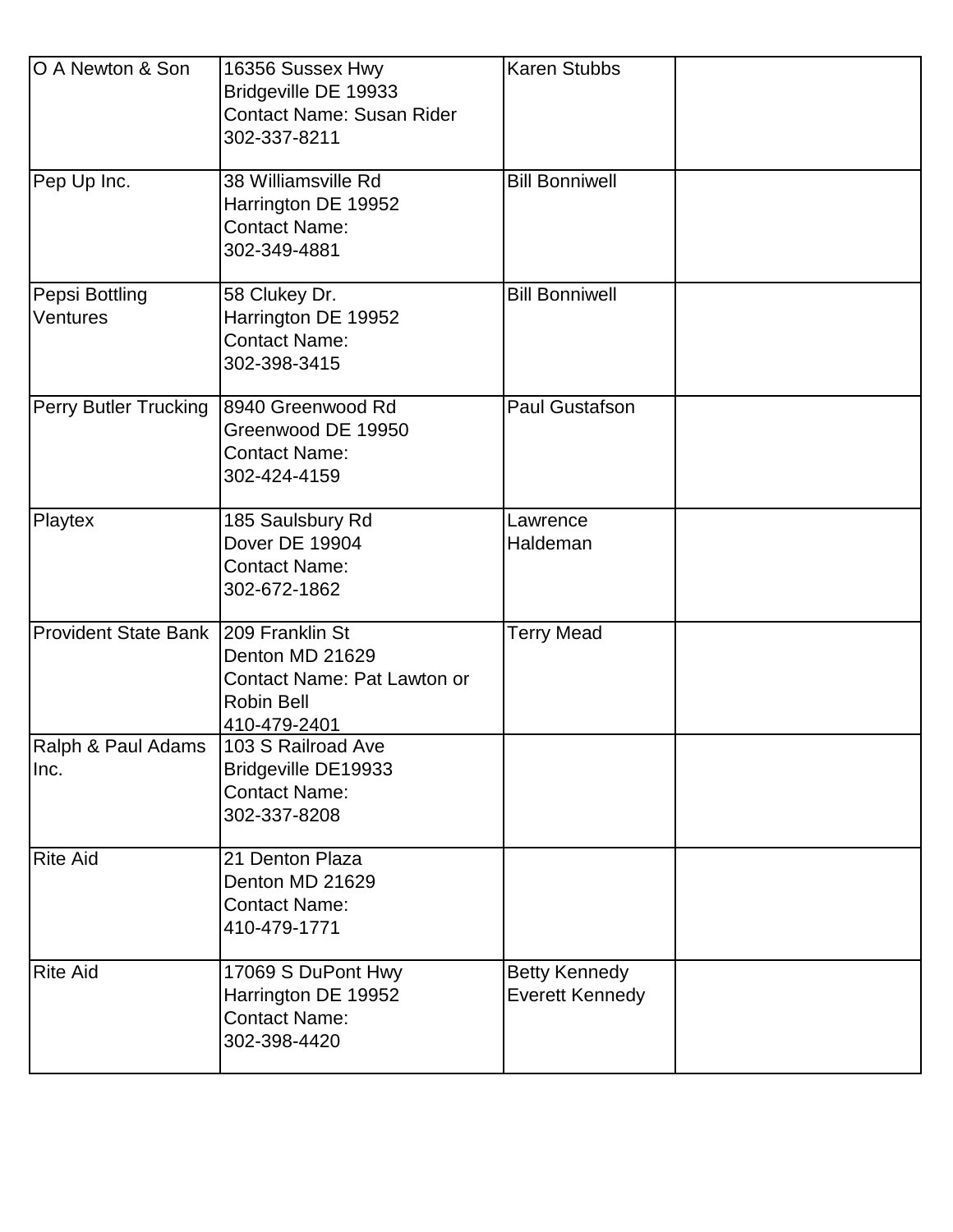| Rudy's Family<br>Restaurant                                                                   | 17064 S DuPont Hwy<br>Harrington DE 19952<br><b>Contact Name:</b><br>302-786-2766 |                                       |  |
|-----------------------------------------------------------------------------------------------|-----------------------------------------------------------------------------------|---------------------------------------|--|
| <b>Salty Wave Seafood</b><br><b>Market</b><br>formerly Ocean Fresh   Contact Name:<br>Seafood | 101 Clark St<br>Harrington DE 19952<br>302-398-4002                               | <b>Bill Bonniwell</b><br>Melvin Wyatt |  |
| Scott's Furniture Inc.                                                                        | 18451 Sussex Hwy<br>Bridgeville DE 19933<br><b>Contact Name:</b><br>302-337-8274  | <b>Richard Wadkins</b>                |  |
| <b>Samaritan House</b>                                                                        | 12 5th Street<br>Denton MD 21629<br><b>Contact Name:</b><br>410-479-1251          | Kenny Pryor<br><b>JK Pryor</b>        |  |
| <b>Sharp Energy</b>                                                                           | 9387 Ocean Gateway<br>Easton MD 21601<br><b>Contact Name:</b><br>410-822-8261     |                                       |  |
| <b>Shore United Bank</b>                                                                      | 850 S 5th Ave<br>Denton MD 21629<br><b>Contact Name:</b><br>410-820-4007          | <b>Wayne Spicher</b>                  |  |
| Smitty's Auto Repair                                                                          | 9350 Beach Hwy<br>Greenwood DE 19950<br><b>Contact Name:</b><br>302-349-9003      | Loretta Collins                       |  |
| <b>Southern States</b>                                                                        | 7308 Williamsville Rd<br>Milford DE 19963<br><b>Contact Name:</b><br>302-422-8066 | Tim Peterman                          |  |
| Sporting Clays Range   12613 Rd 602<br>formerly Owens<br><b>Station Shooting</b><br>Preserve  | Greenwood DE 19950<br><b>Contact Name:</b><br>302-349-4334                        |                                       |  |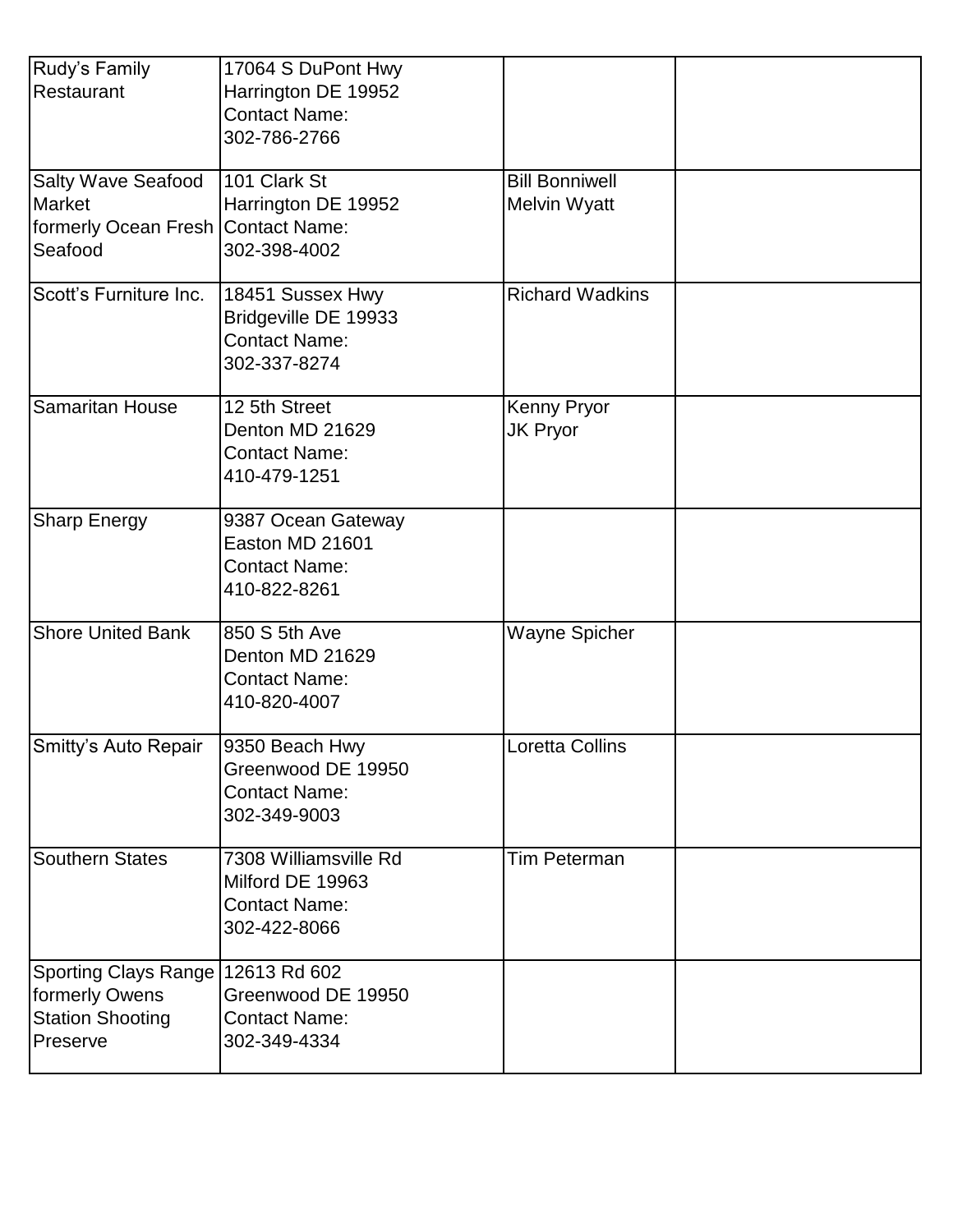| <b>Stargate Diner</b>                                | 16967 S DuPont Hwy                                                                                             | <b>Betty Kennedy</b>               |  |
|------------------------------------------------------|----------------------------------------------------------------------------------------------------------------|------------------------------------|--|
| Restaurant                                           | Harrington DE 19952<br><b>Contact Name:</b><br>302-398-4390                                                    | <b>Everett Kennedy</b>             |  |
| <b>Stargate Pizza</b><br><b>Restaurant and Grill</b> | 9634 Hickory Meadow Dr<br>Greenwood DE 19950<br><b>Contact Name:</b><br>302-495-7027                           | <b>Karen Stubbs</b>                |  |
| <b>Stubbs Family</b>                                 | 1232 Whiteleysburg Road<br>Harrington DE 19952<br><b>Contact Name: Bill Stubbs</b><br>302-222-2547             | <b>Bill Stubbs</b><br>Karen Stubbs |  |
| <b>Subway Restaurants</b>                            | 16819 S DuPont Hwy<br>Harrington DE 19952<br><b>Contact Name:</b><br>302-398-6100                              | Wayne Rust????                     |  |
| T G Adams & Sons<br>Inc.                             | 300 S Railroad Ave<br>Bridgeville DE 19933<br><b>Contact Name:</b><br>302-337-8281                             |                                    |  |
| Taylor & Messick Inc.                                | 325 Walt Messick Rd<br>Harrington DE 19952<br><b>Contact Name:</b><br>302-398-3729                             | Paul Gustafson                     |  |
| The Clutter Box                                      | 27 Commerce St<br>Harrington DE 19952<br><b>Contact Name:</b><br>302-398-8690                                  |                                    |  |
| <b>Towers Concrete</b><br>Products Inc.              | 26425 Hobbs Rd<br>Denton MD 21629<br><b>Contact Name:</b><br>410-479-0914                                      | Wayne Spicher                      |  |
|                                                      | Tri Gas & Oil Co., Inc. 3941 Federalsburg Hwy<br>Federalsburg MD 21632<br><b>Contact Name:</b><br>410-754-2000 |                                    |  |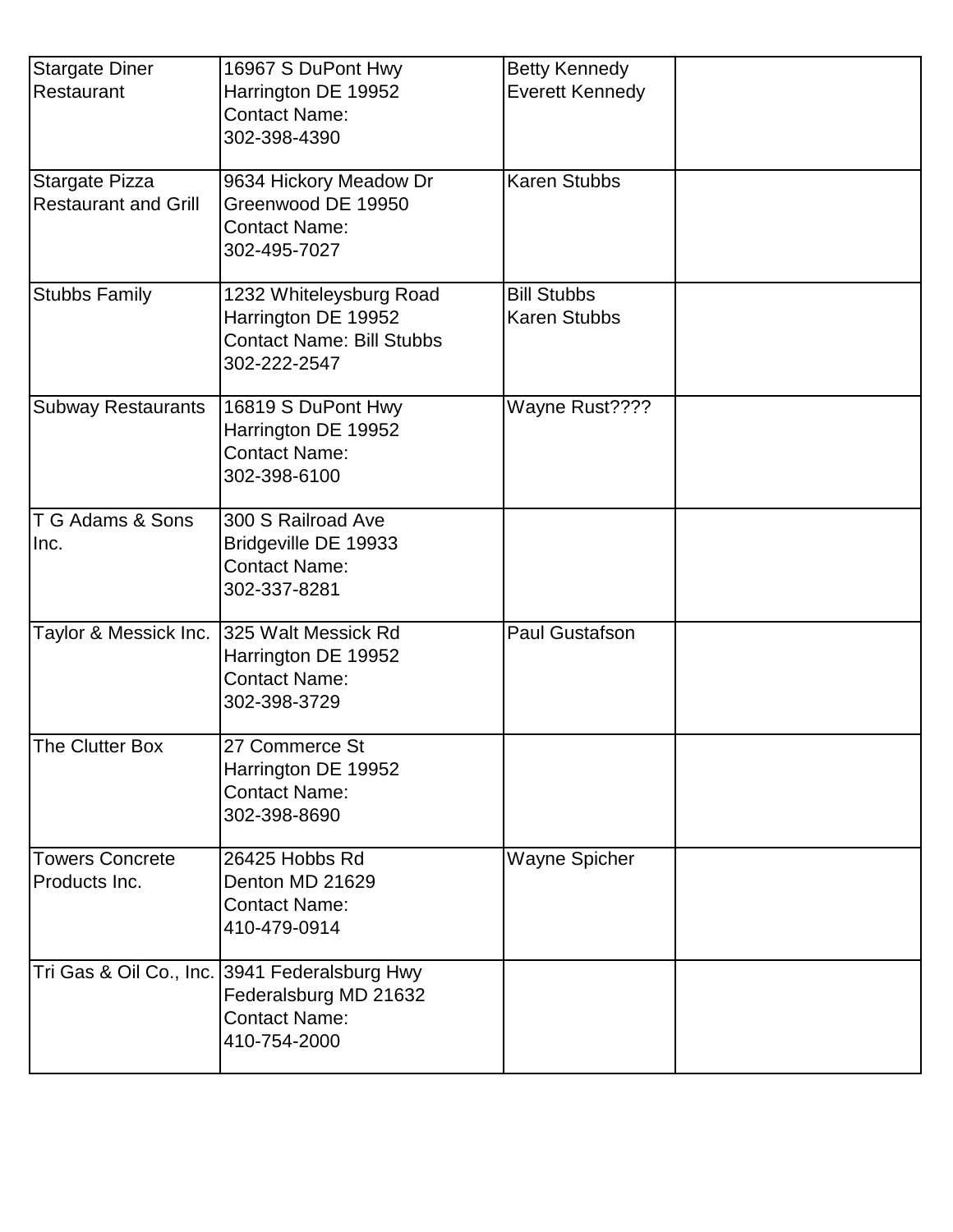| Walgreens -<br><b>Bridgeville</b>                                                                              | 9202 Commercial Centre Dr<br>Bridgeville DE 19933<br><b>Contact Name:</b><br>302-337-9785 | Karen Stubbs        |  |
|----------------------------------------------------------------------------------------------------------------|-------------------------------------------------------------------------------------------|---------------------|--|
| Walgreens -<br>Harrington                                                                                      | 17248 S DuPont Hwy<br>Harrington DE 19952<br><b>Contact Name:</b><br>302-398-1200         | <b>Wayne Rust</b>   |  |
|                                                                                                                | Walls Farm & Garden Check with Loretta ????<br>****<br>****<br>****                       | Loretta Collins     |  |
| Walls Irrigation Inc.                                                                                          | 833 S DuPont Blvd<br>Milford DE 19963<br><b>Contact Name:</b><br>302-422-2262             | Doug Hignutt        |  |
| Weller's Tire Services   16519 Beach Hwy<br>Inc.                                                               | Ellendale DE 19941<br><b>Contact Name:</b><br>302-422-7300                                |                     |  |
| <b>Willey Knives</b>                                                                                           | 14210 Sugar Hill Rd<br>Greenwood DE 19950<br><b>Contact Name:</b><br>302-349-4070         | <b>Eric Collins</b> |  |
| <b>William Staples</b><br>Insurance Inc.<br>Nationwide Insurance Contact Name:<br>formerly Conley<br>Insurance | 35 Commerce St<br>Harrington DE 19952<br>302-398-3276                                     | Paul Gustafson      |  |
| <b>WSFS Bank</b><br>formerly First National Harrington DE 19952<br><b>Bank of Wyoming</b>                      | 7 Commerce St<br><b>Contact Name:</b><br>302-398-3232                                     | Paul Gustafson      |  |
|                                                                                                                |                                                                                           |                     |  |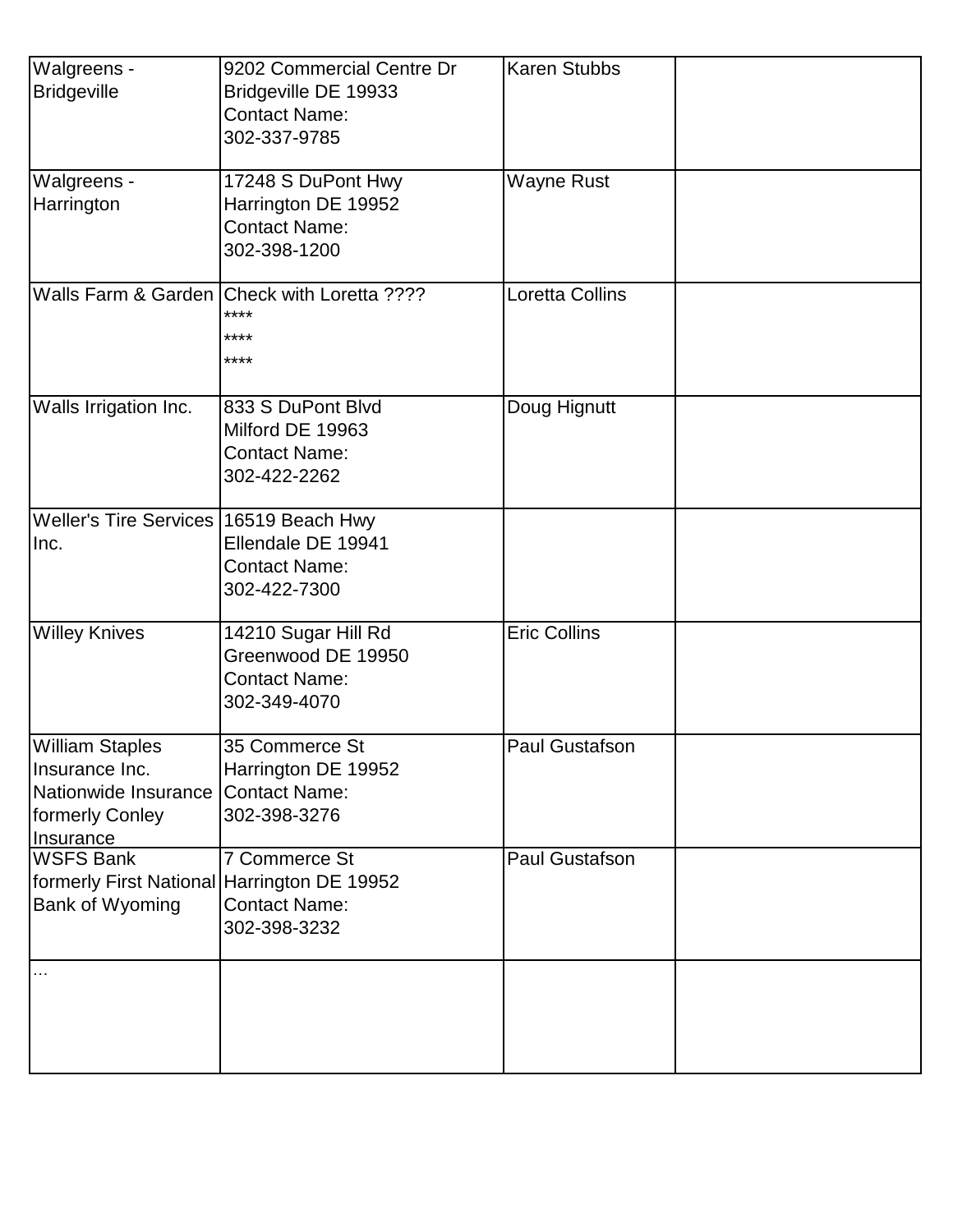| $\cdots$               |  |  |
|------------------------|--|--|
|                        |  |  |
|                        |  |  |
|                        |  |  |
| $\cdots$               |  |  |
|                        |  |  |
|                        |  |  |
| $\cdots$               |  |  |
|                        |  |  |
|                        |  |  |
|                        |  |  |
| $\cdots$               |  |  |
|                        |  |  |
|                        |  |  |
| $\ldots$               |  |  |
|                        |  |  |
|                        |  |  |
|                        |  |  |
| $\left  \dots \right $ |  |  |
|                        |  |  |
|                        |  |  |
|                        |  |  |
|                        |  |  |
|                        |  |  |
|                        |  |  |
|                        |  |  |
|                        |  |  |
|                        |  |  |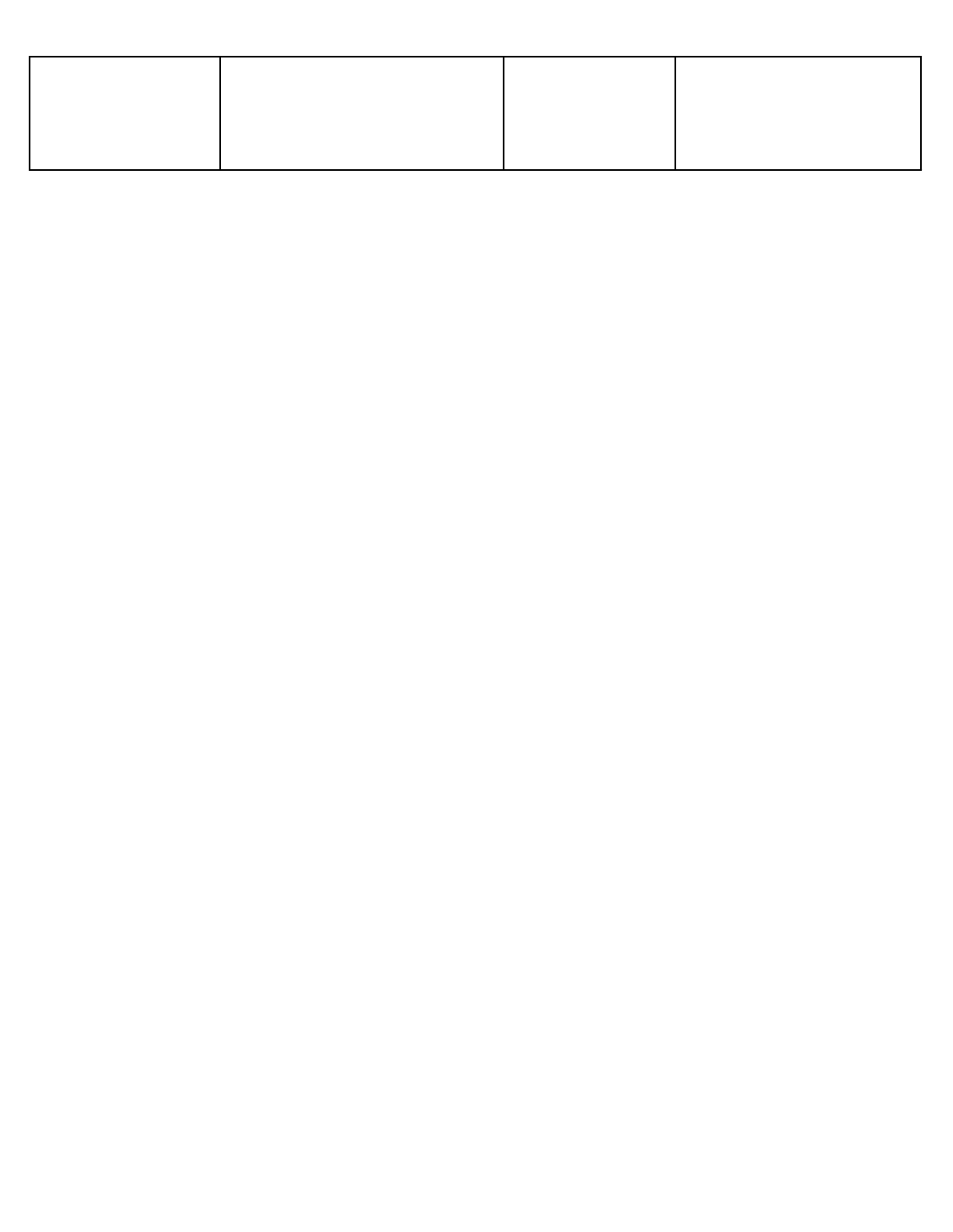